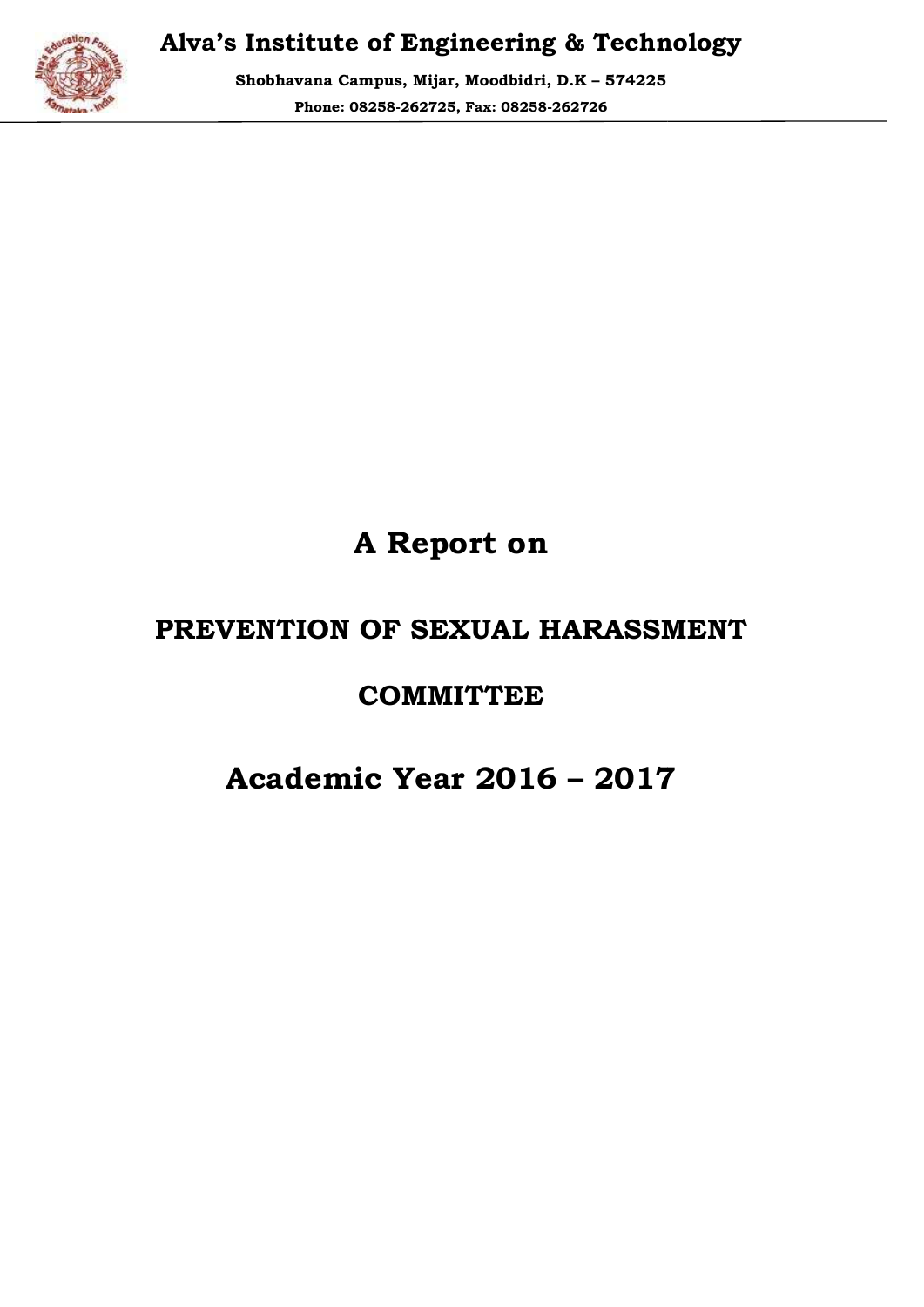

Shobhavana Campus, Mijar, Moodbidri, D.K D.K – 574225 Phone: 08258 08258-262725, Fax: 08258-262726

### Index Sheet

| <b>S1. No.</b> | Activity              |
|----------------|-----------------------|
| 1.             | Annual report         |
| 2.             | Orientation Programme |
| 3.             | Pick and Speak        |
| 4.             | Human Chain formation |
| 5.             | Mime show competition |
| 6.             | Movie show            |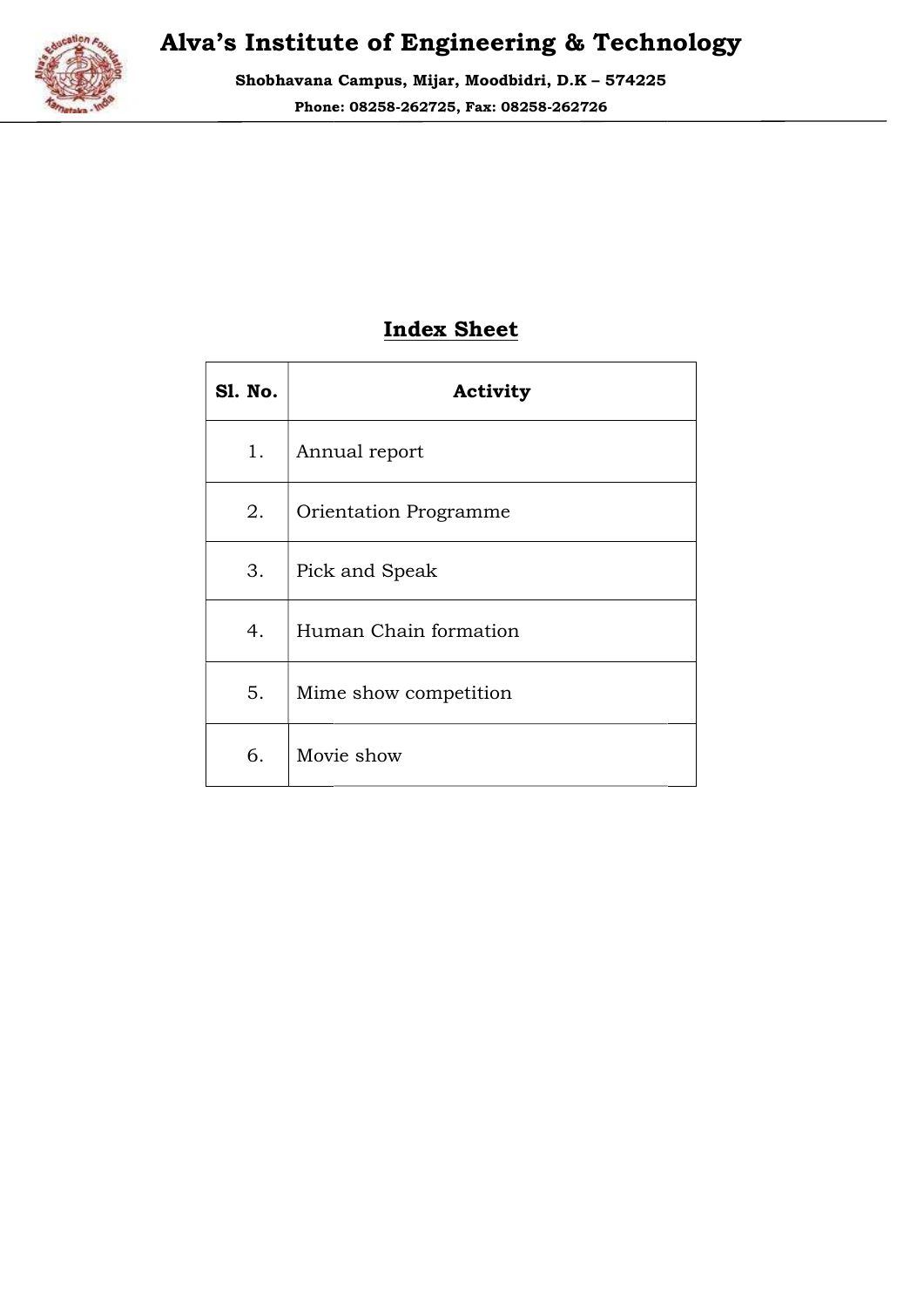

Shobhavana Campus, Mijar, Moodbidri, D.K D.K – 574225 Phone: 08258 08258-262725, Fax: 08258-262726

# PREVENTION OF SEXUAL HARASSMENT (PSH) COMMITTEE REPORT FOR THE ACADEMIC YEAR 2016 2016-2017

- A committee is formed by the Principal along with the IQAC Members on A committee is formed by the Principal alon<br>03/08/2016 for the academic year 2016-2017.
- The Chairperson called for a meeting to discuss the duties and responsibilities of the members in order to maintain a sexual harassment free campus.
- The cell conducted an orientation programme on "Sexual harassment awareness and prevention" in the college. awareness and prevention" in the college.
- In the beginning of the academic year it was decided to conduct collage competition for the students. But later it was decided to have mime show competition for the students. **REPORT FOR THE ACADEMIC YEAR 2016-2017**<br>A committee is formed by the Principal along with the IQAC Members on<br>03/08/2016 for the academic year 2016-2017.<br>The Chairperson called for a meeting to discuss the duties and resp
- The committee members made the students to form human chain and also a sort film related to the cell was shown to the students.

Conclusion: The campus was free from sexual Harassment.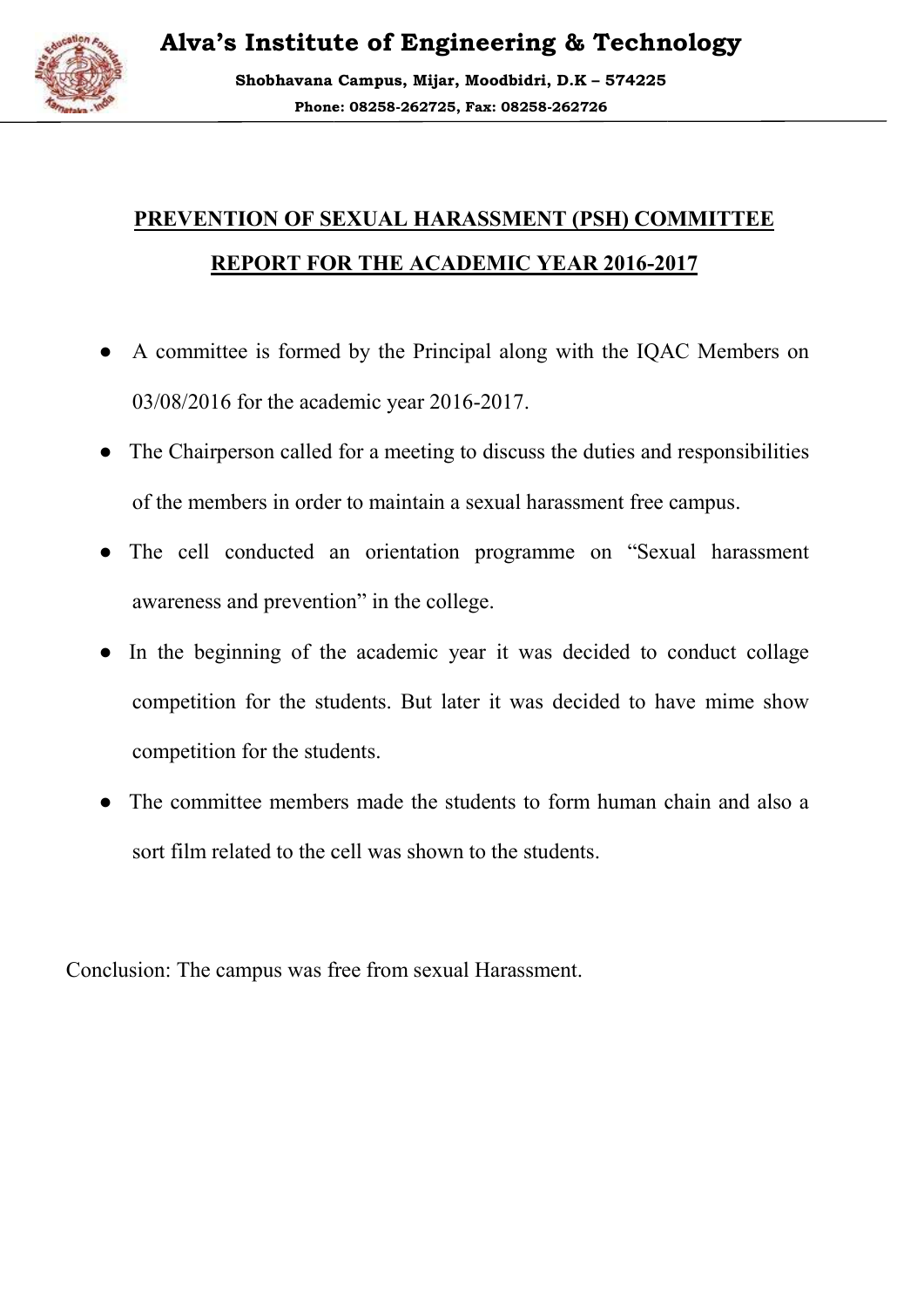

Shobhavana Campus, Mijar, Moodbidri, D.K D.K – 574225 Phone: 08258 08258-262725, Fax: 08258-262726

### Report on orientation programme

An orientation programmeon **prevention**"was organised by thePrevention of Sexual harassment (PSH)Committee of Alva's Institute of Engineering&Technology 2016,Saturday, at2:00pm, in MBA Seminar Hall,AIET,Mijar, Moodbidri for the I year students. "Sexual harassment Awareness and

Dr.Basavaraju B,Dean Academics(I year), presided over the function. The formal function began with the welcome address by Mrs.Reema Agnes Frank. Dr. Basavaraju B, Dean Academics, formally inaugurated the programme by lighting the lamp.Mrs.Vijetha T.S., AssistantProfessor, Department of ECE, who was also the resource person for the orientation programme, oriented the students about the various issues and its consequences related to the committee. She also guided students to approach the members of the committee at any time in case of any sexual harassment. Finally, the programme was concluded by Mrs. Prameela S. Konde, Chairperson of the committee, with vote of thanks. mittee of Alva's Institute of Engineering&Technology on03-09-<br>rday, at2:00pm, in MBA Seminar Hall,AIET,Mijar, Moodbidri for the<br>lents.<br>raju B,Dean Academics(I year), presided over the function. The<br>ction began with the wel resided over the f<br>ess by Mrs.Reema<br>inaugurated the professor, Departm<br>tation programme,<br>consequences re<br>pproach the mem<br>xual harassment.

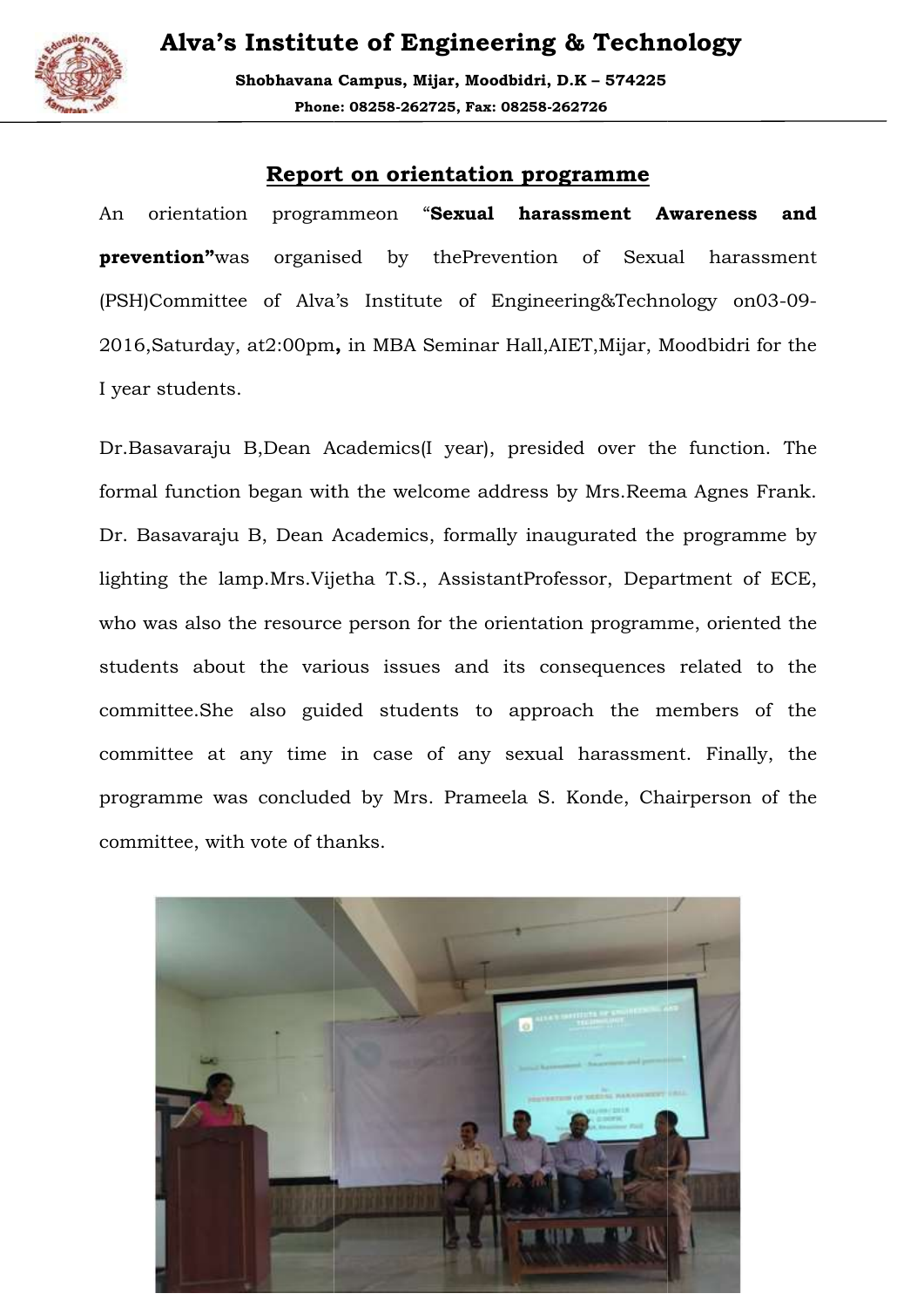

Shobhavana Campus, Mijar, Moodbidri, D.K D.K – 574225 Phone: 08258 08258-262725, Fax: 08258-262726

### REPORT ON PICK AND SPEAK COMPETITION

There are many social evils prevalent in our society like sexual abuse, suicides and much more. To spread awareness on these social extremism, Prevention of Sexual harassment (PSH) Committee of Alva's Institute of Engineering & Technology has organised a P PICK AND SPEAK competition on 10/09/2016, Saturday, at 3:00pm in room no.404 of the main block. There are many social evils prevalent in our society like sexual abuse, suicides<br>and much more. To spread awareness on these social extremism, Prevention of<br>Sexual harassment (PSH) Committee of Alva's Institute of Engineer

Students from various departments actively participated in the competition andwinners were announced according to the following criteria: Technology has organised a PICK AND SPEAK competition on 10/09/2016,<br>
Saturday, at 3:00pm in room no.404 of the main block.<br>
Students from various departments actively participated in the competition<br>
andwinners were annou

- Effectiveness
- Presentation and
- Content of speech
- Overall effectiveness
- Time

The winners were awarded with prizes.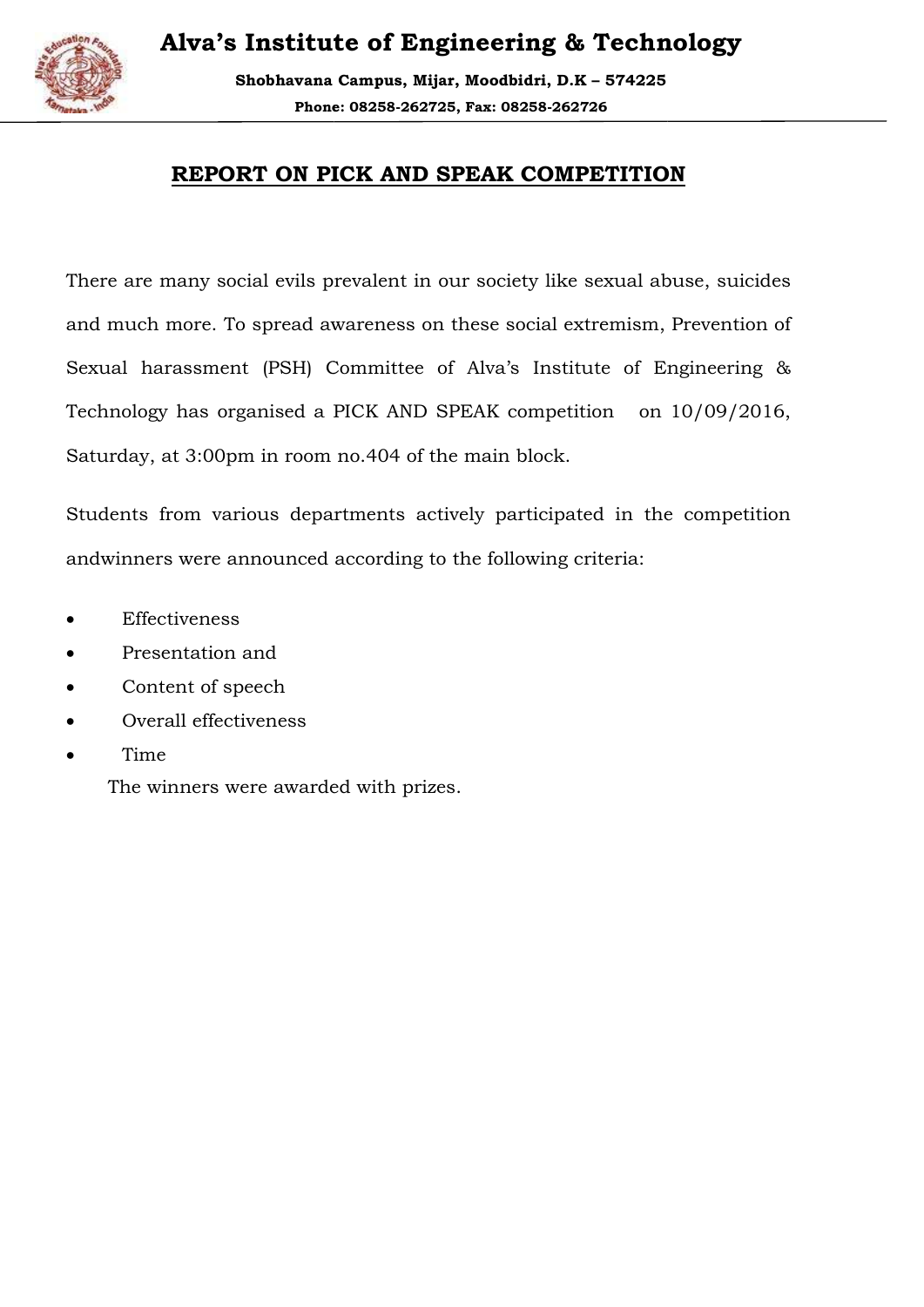

Shobhavana Campus, Mijar, Moodbidri, D.K D.K – 574225 Phone: 08258 08258-262725, Fax: 08258-262726

#### REPORT ON HUMAN CHAIN FORMATION

Alva's Institute of Engineering and Technology is committed to ensure a healthy and safe workplace free from harassment. To spread awareness on this, Prevention of Sexual harassment (PSH) hasformed a human chain in the campus on 15-10-2016, Saturday, at 2:00pm in the college campus in front of the Mechanical block. Students from various departments actively participated in the programme. Institute of Engineering and Technology is committed to ensure a<br>and safe workplace free from harassment. To spread awareness on<br>Prevention of Sexual harassment (PSH) Committeeof the college ssment (PSH) Committeeof<br>npus on 15-10-2016, Saturda<br>e Mechanical block. Students<br>the programme.

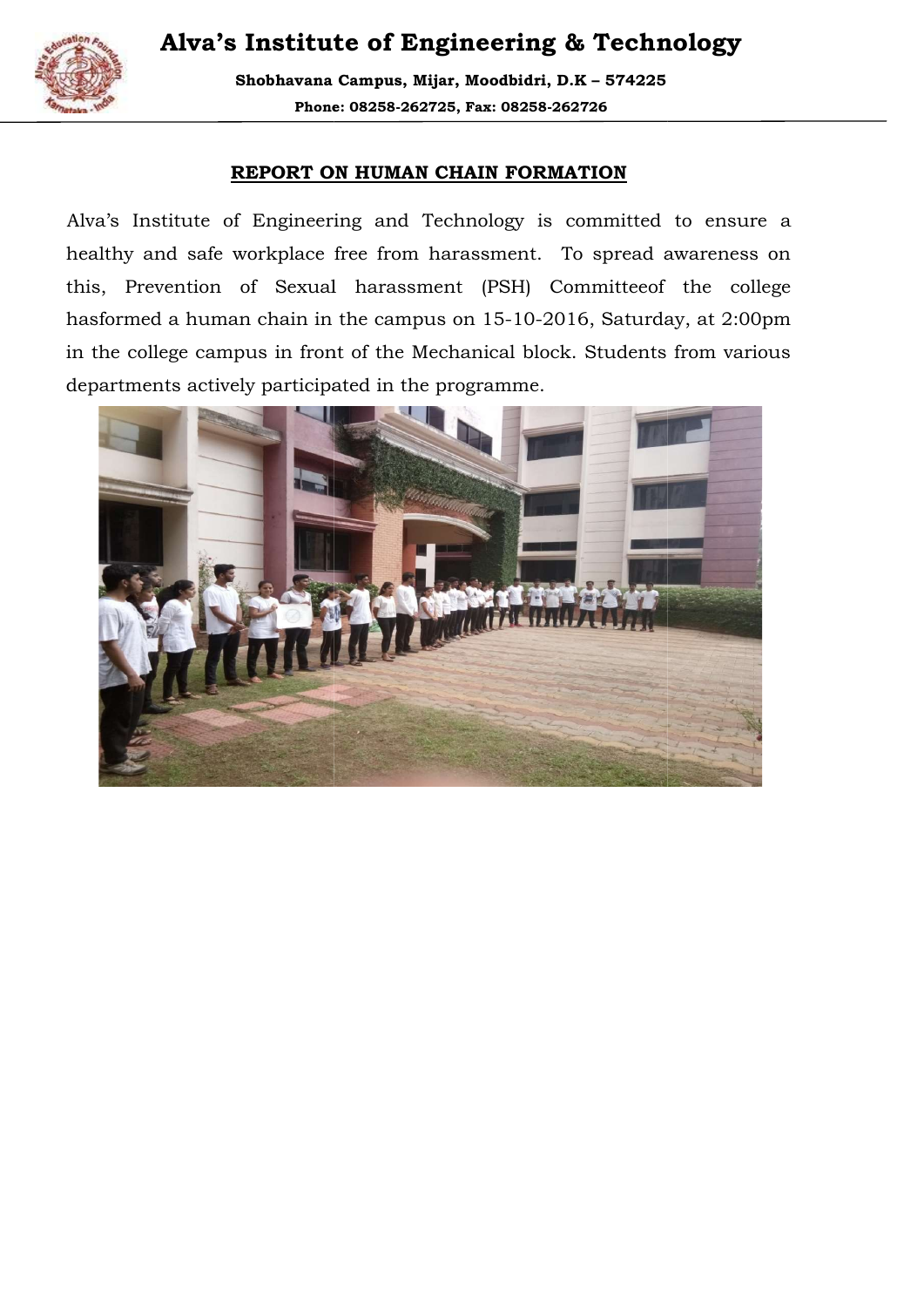

Shobhavana Campus, Mijar, Moodbidri, D.K D.K – 574225 Phone: 08258 08258-262725, Fax: 08258-262726

## Report on Mime show competition

Prevention of Sexual harassment Committee of Alva's Institute of Engineering & Technology has conducted a Mime showcompetition for students on 01 2017,Wednesday, at 3:30pm in engineering seminar hall.

Mr.Ganesh Acharya M.R., Asst.Professor,Department of Mechanical Engineering and Mrs.Sakshi Kamath,Asst.Professor,Department of Chemistry were the judges for the competition.It was an extremely gratifying experience to see the enthusiastic participation and exhibiting their creativity.Judging criteria for the competition were: ednesday, at 3:30pm in engineering seminar hall.<br>esh Acharya M.R., Asst.Professor,Department of Mechanical<br>s.Sakshi Kamath,Asst.Professor,Department of Chemistry were<br>competition.It was an extremely gratifying experience t nology has conducted a Mime showcompetition for students on 01-03-<br>7.Wednesday, at 3:30pm in engineering seminar hall.<br>
Manesh Acharya M.R., Asst.Professor,Department of Mechanical Engineering<br>
Mrs.Sakshi Kamath,Asst.Profe

- Creativity and originality of the depicted theme
- Quality of artistic composition and overall design based on the theme.
- Overall impression of the art.

The winners were awarded with the prizes.